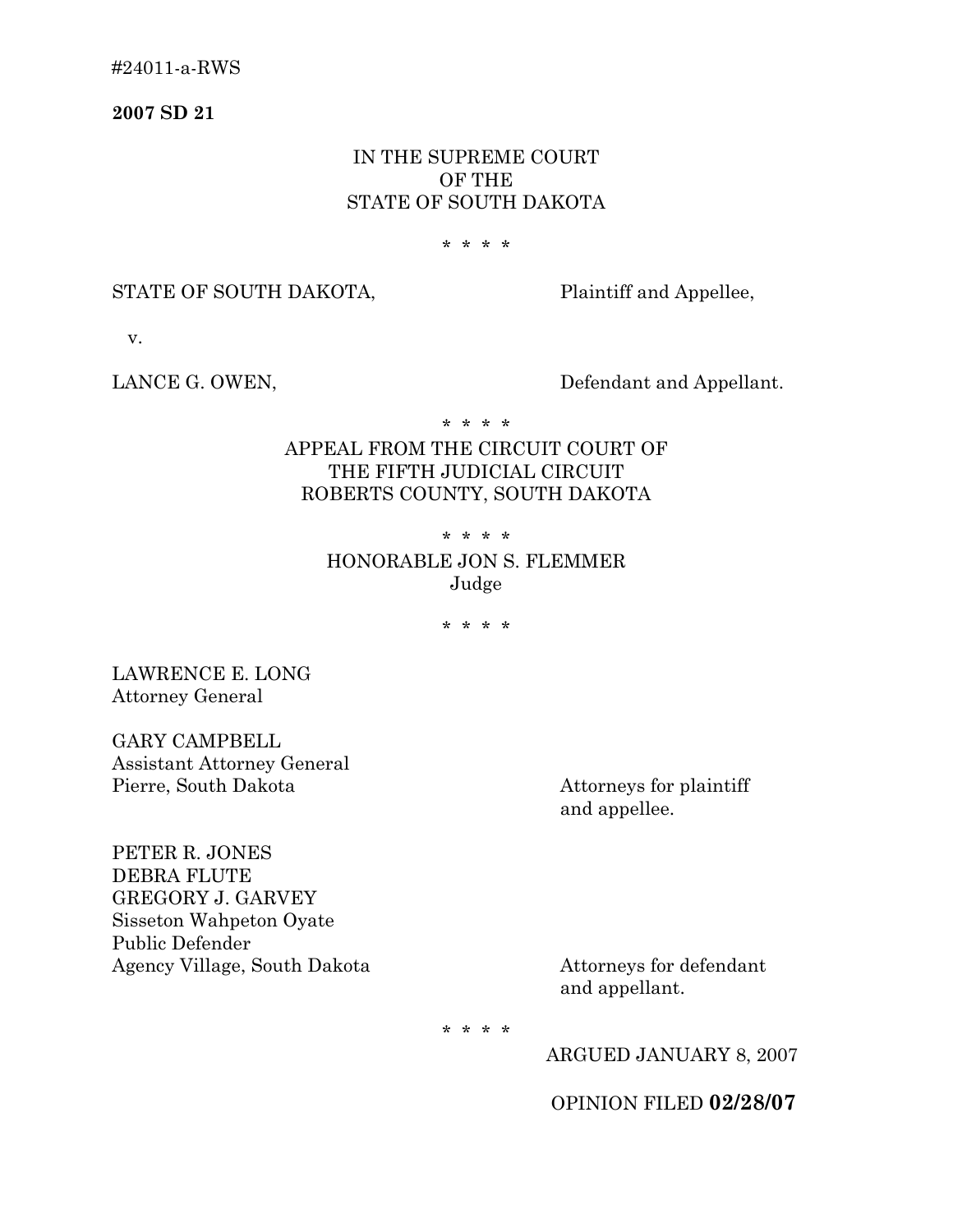SABERS, Justice

[¶1.] Lance G. Owen (Owen) was convicted by a jury of aggravated assault and first degree murder arising out of the stabbing death of Adrian Keeble (Keeble). He raises several issues on appeal. We affirm.

### **FACTS**

[¶2.] About 2:30 a.m. on January 19, 2005, Owen and his girlfriend, Dawn DeMarrias (DeMarrias), joined a group of people at Heather DeCouteau's (DeCouteau) home in Peever, SD. In the group were DeCouteau, Vanessa LaFromboise (LaFromboise), Ray Shepherd (Shepherd), Curt Snow (Snow) and the victim, Keeble. DeCouteau and LaFromboise had been drinking alcohol and smoking marijuana for the last several hours. Snow and Keeble had arrived a few minutes prior to Owen and had brought more alcohol and beer. Owen had brought some marijuana.

[¶3.] The group proceeded to drink and smoke Owen's marijuana. As the night progressed, Owen asked DeCouteau if she knew anyone who would trade him methamphetamines for his marijuana. Owen also talked about selling the rest of his marijuana.

[¶4.] At some point that night, Keeble allegedly stole some of Owen's marijuana. According to Snow, Owen was looking directly at Keeble when he stole it. According to Shepherd, Owen did not see who took it, but noticed it was gone. Owen became angered and repeatedly asked who took his "weed."

[¶5.] Shepherd saw Owen "grab the side of Keeble's head and make 'a lot' of jabbing motions," which struck Keeble. DeCouteau saw that Owen had the fillet

-1-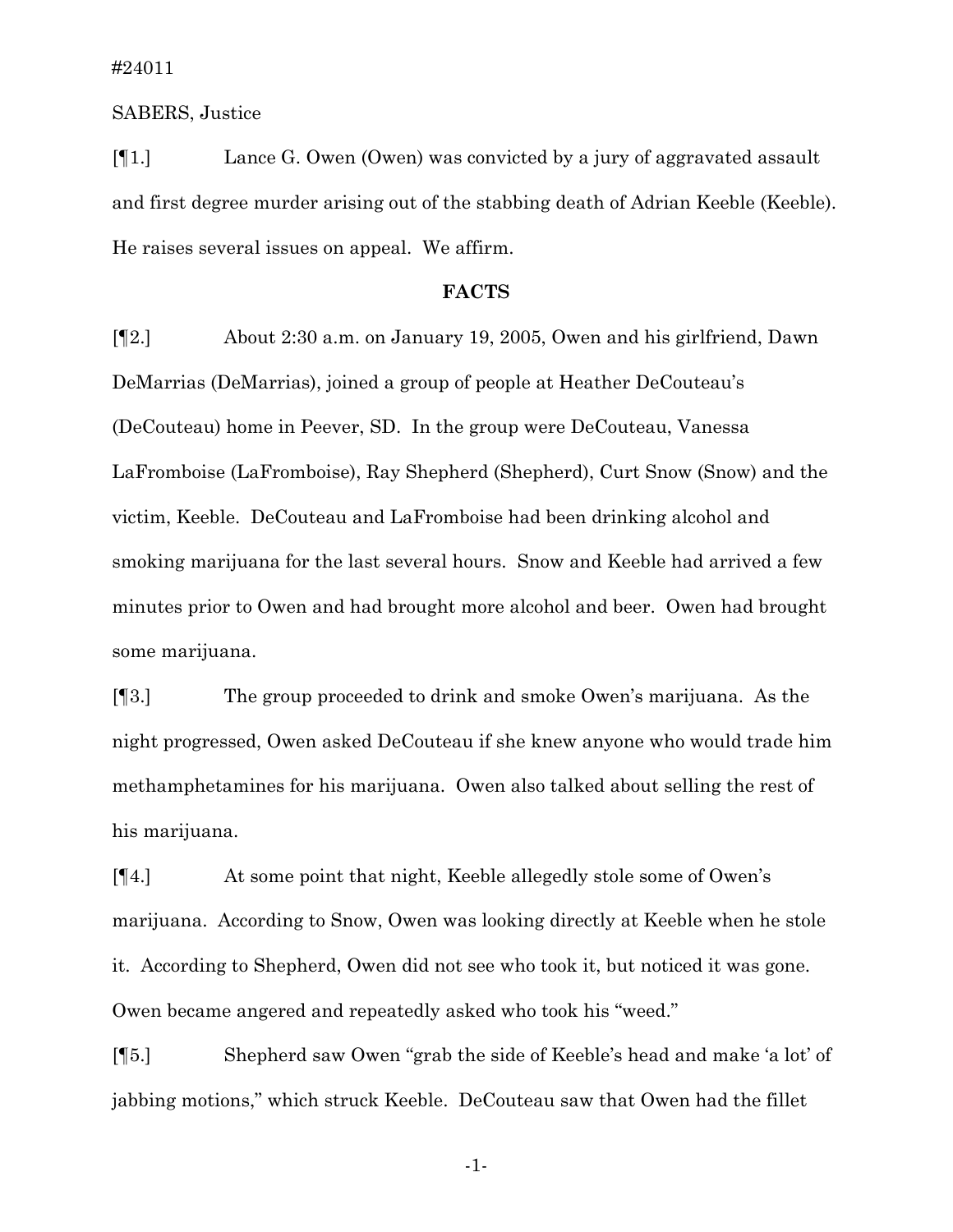knife from her sink and saw him stab Keeble several times in the neck. Snow did not see Owen stab Keeble but saw the knife in Owen's hand after Keeble fell to the floor. Snow went after Owen and ended up with a serious cut on his hand. Owen managed to escape after his girlfriend, DeMarrias, threw herself on Snow and then fled with Owen. The remaining members of the group called 911 and attempted to perform CPR on Keeble. He was pronounced dead at the Indian Health Service Hospital in Sisseton.

[¶6.] A warrant was issued for Owen's arrest. He was found and arrested in Montevideo, Minnesota on January 20, 2005, late in the evening. Department of Criminal Investigation (DCI) agent, Craig Price (Price), drove to Minnesota and began interviewing Owen at 8 a.m., January 21. During this interview, Owen admitted he stabbed Keeble repeatedly in the throat, head and face. He was brought before a magistrate for an extradition hearing at 1:30 p.m. that afternoon.

[¶7.] Owen was indicted with first degree murder for the death of Keeble and aggravated assault charges for the cut to Snow's hand. Prior to the trial, Owen moved to suppress his statements to Price. After a suppression hearing, the trial court denied the motion. Owen also made a motion to dismiss the indictment alleging Peever housing was a dependant Indian community and the State had no jurisdiction over his crime. The court denied this motion finding Peever was under the jurisdiction of the State of South Dakota.

[¶8.] After a jury trial, Owen was found guilty of both first degree murder and aggravated assault. He received a life sentence for Keeble's murder and fifteen

-2-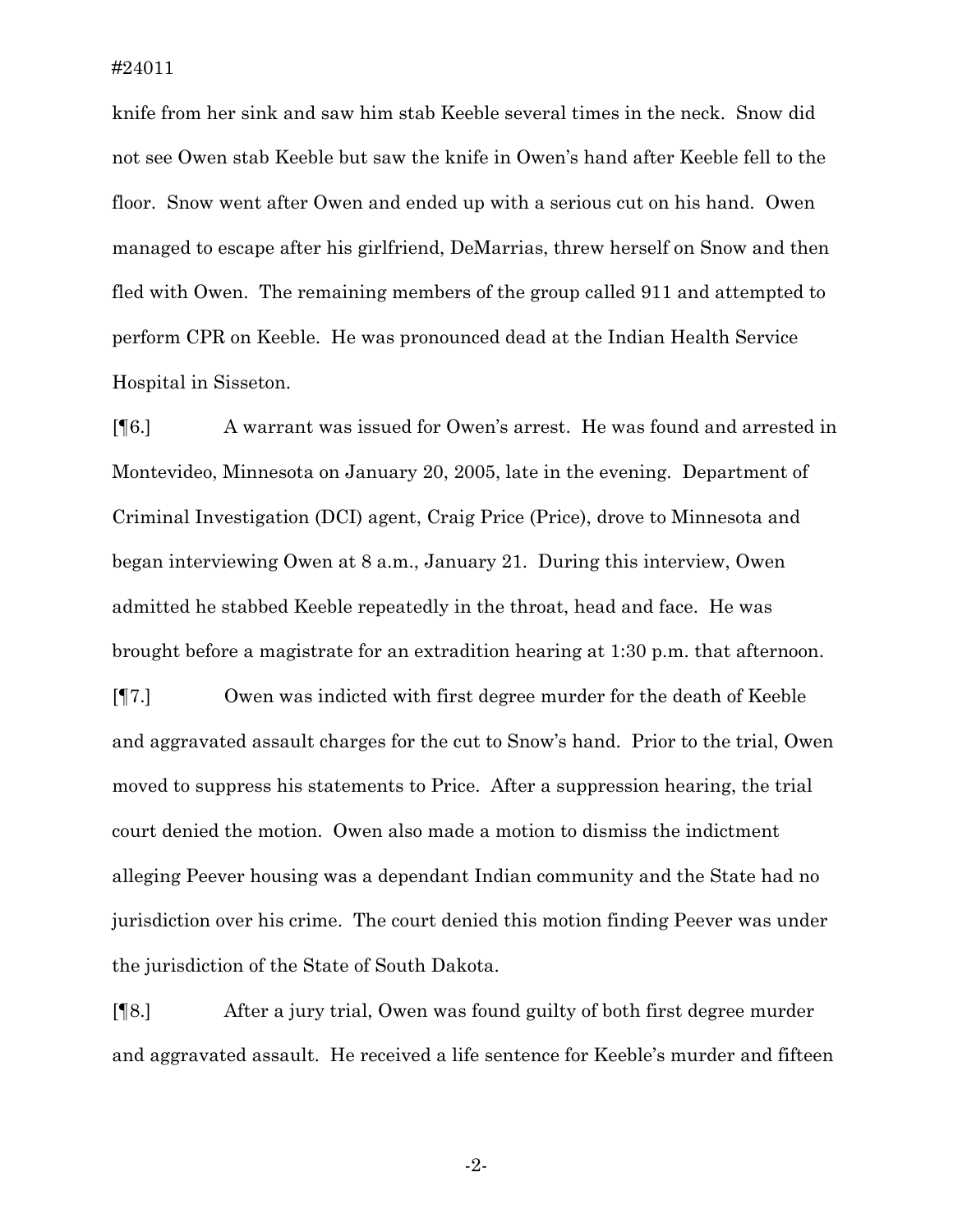years for the aggravated assault, to run concurrently. He appeals and raises the

following issues:

- 1. Whether the trial court abused its discretion in admitting other acts evidence.
- 2. Whether the trial court erred in denying the suppression of Owen's statements to law enforcement.
- 3. Whether the trial court erred by denying Owen's requested selfdefense instruction.
- 4. Whether there was sufficient evidence to prove first degree murder.
- 5. Whether the State had jurisdiction over Owen's crimes.
- 6. Whether there was a *Batson* violation in the State's exercise of its peremptory challenges.

### **STANDARD OF REVIEW**

[¶9.] Evidentiary decisions of a trial court are presumed correct. State v. Boston, 2003 SD 71, ¶14, 665 NW2d 100, 105. We review evidentiary decisions and the denial of a proposed jury instruction for an abuse of discretion. *Id*. (citing State v. Goodroad, 1997 SD 46, ¶9, 563 NW2d 126, 129). We determine "whether we believe a judicial mind, in view of the law and the circumstances, could have reasonably reached the same conclusion." *Id.*

[¶10.] Questions of jurisdiction are legal questions reviewed under a de novo standard. Grajczyk v. Tasca, 2006 SD 55, ¶8, 717 NW2d 624, 627. Likewise, whether statements made to police were voluntary is a legal question and is reviewed de novo. State v. Holman, 2006 SD 82, ¶13, 721 NW2d 452, 456 (quoting State v. Tuttle, 2002 SD 94, ¶20, 650 NW2d 20, 30).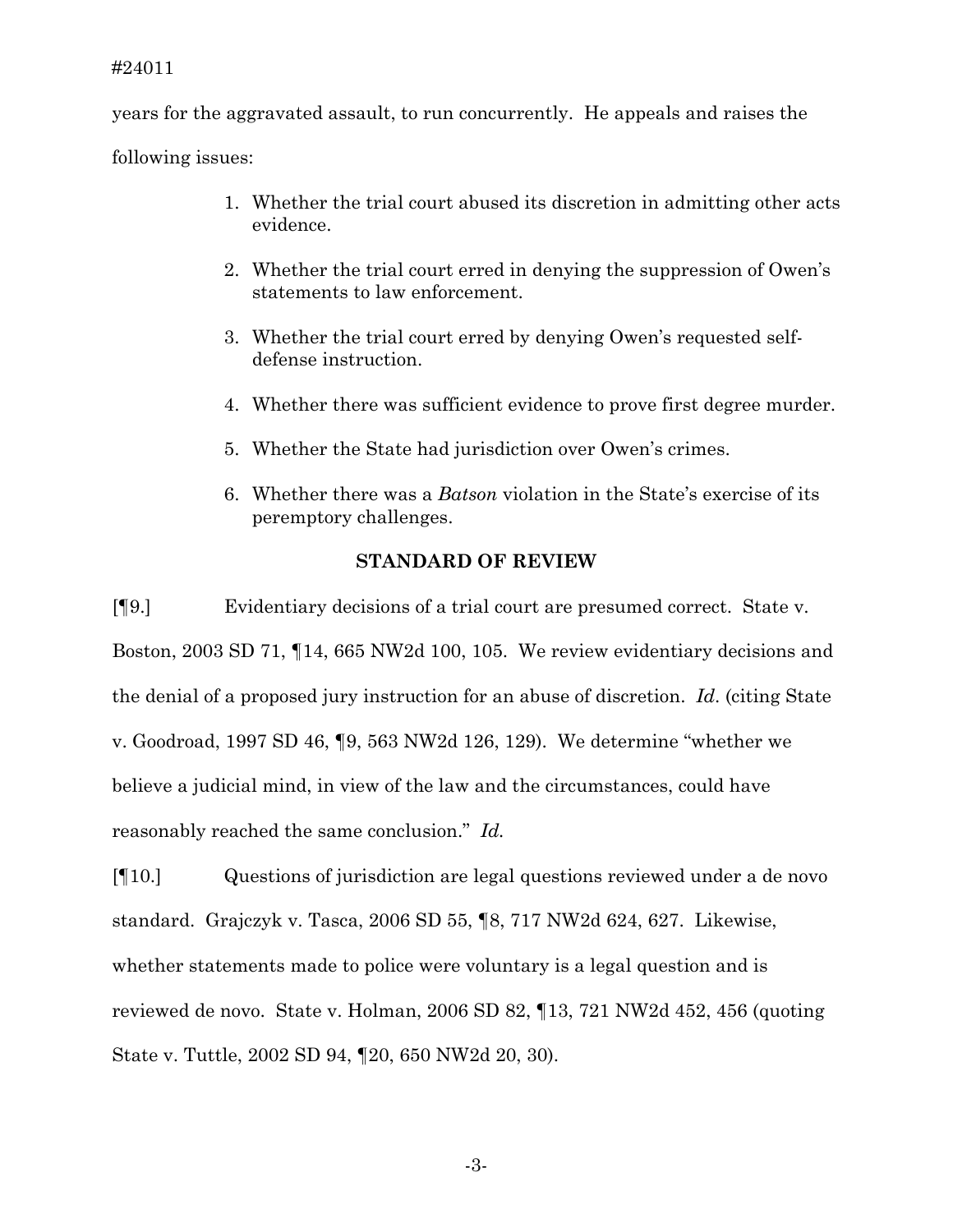[¶11.] A challenge to the State's use of peremptory challenges is reviewed for clear error, for the finding of intentional discrimination is a factual determination. State v. Martin, 2004 SD 82, ¶¶13, 16, 683 NW2d 399, 403, 405.

[¶12.] **1. Whether the trial court abused its discretion in admitting other acts evidence.** 

[¶13.] Prior to trial, the trial court ruled that it would not allow testimony regarding some of Owen's prior bad acts, but the State could use testimony regarding Owen's statements and actions that happened that night. During trial, the State was allowed to present testimony that Owen brought marijuana and shared it with the group and discussed selling or trading marijuana for methamphetamines. Owen alleges the trial court abused its discretion in admitting this testimony because the prejudicial effect substantially outweighed the probative value. He also argues the trial court did not conduct the required balancing test on the record.

[¶14.] The defendant's other acts may be admissible under SDCL 19-12-5 (Rule 404(b)). The trial court must employ a two-step process when determining if prior bad acts should be admissible. First, the offered evidence must be relevant to a material issue in the case. State v. Jones, 2002 SD 153, ¶10, 654 NW2d 817, 819. Second, the trial court must determine "[w]hether the probative value of the evidence is substantially outweighed by its prejudicial effect." *Id.*; SDCL 19-12-3 (Rule 403). This balancing must be conducted on the record. State v. Andrews, 2001 SD 31, ¶9, 623 NW2d 78, 81.

[¶15.] The trial court did not conduct an on the record balancing of the offered evidence's probative value against its prejudicial effect. However, this

-4-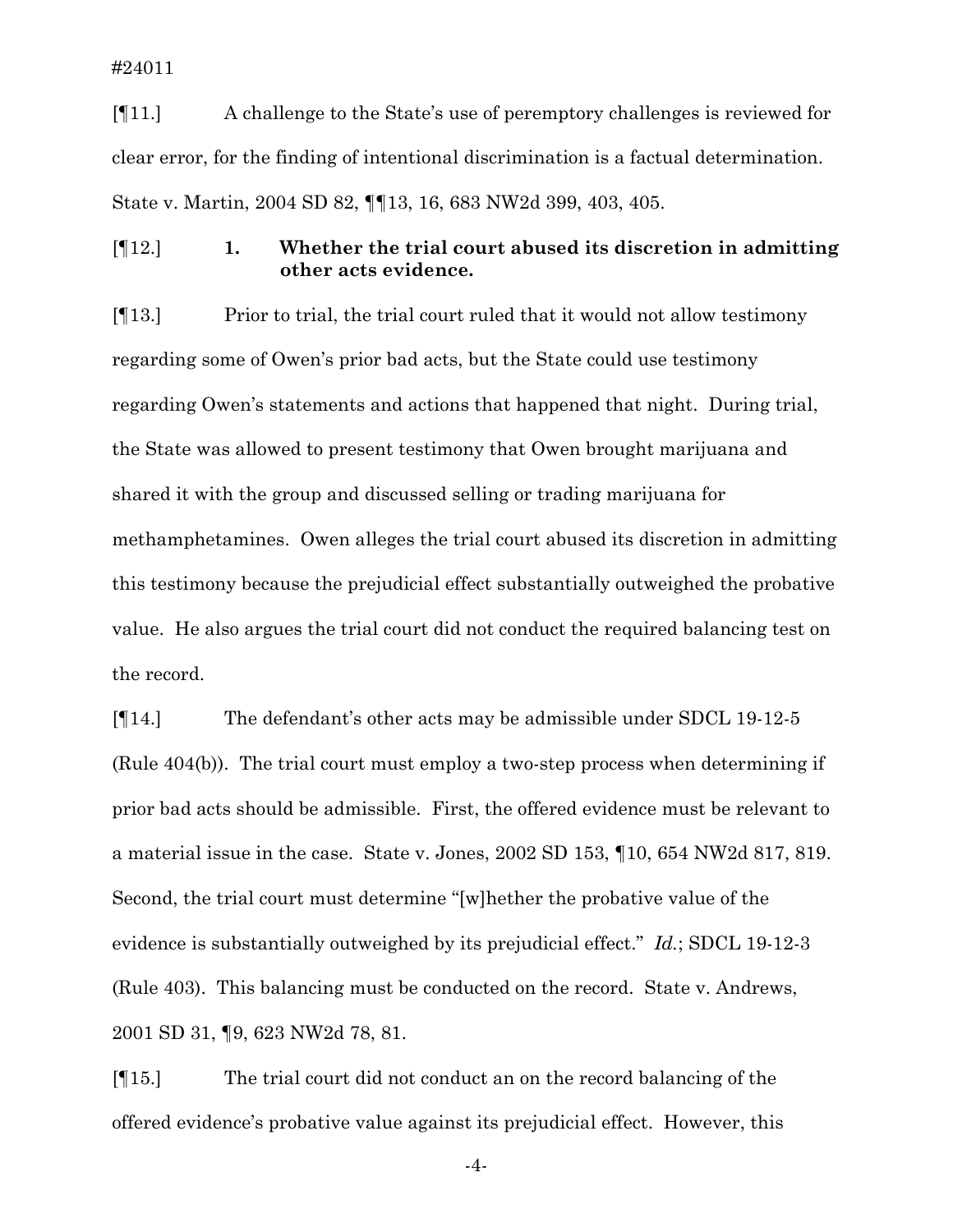evidence can still be admitted, not as "other acts" evidence, but as res gestae evidence. *Andrews*, 2001 SD 31, ¶9, 623 NW2d at 81; *Goodroad*, 1997 SD 46, ¶10, 563 NW2d at 130. Other bad acts evidence is admissible "where such evidence is 'so blended or connected' with the one on trial . . . that proof of one incident involves the other[s]; or explains the circumstances; or tends logically to prove any element of the crime charged." *Andrews*, 2001 SD 31, ¶9, 623 NW2d at 81 (quoting *Goodroad*, 1997 SD 46, ¶10, 563 NW2d at 130). Moreover, "evidence of uncharged criminal activity is not considered other crimes evidence if it arose out of the same transaction or series of transactions as the charged offense." *Id.* Here, Owen's statements regarding the potential sale or trade of marijuana for money or methamphetamines is not "other acts" evidence, but res gestae evidence as it "arose out of the same transaction or series of transactions as the charged offense." *See id.*  [¶16.] In *Goodroad*, the trial court admitted criminal activities that occurred during the month leading up to the charged crime as res gestae evidence. 1997 SD 46, ¶11, 563 NW2d at 130. Here, the testimony regarding marijuana use, potential sale and/or trade for other drugs and the "theft" of marijuana occurred in a short amount of time before Keeble's murder. The potential sale of marijuana and its subsequent theft provides a potential motive for Owen's actions. The use of the marijuana and its theft "explains the circumstances" around Keeble's murder and is

properly admitted res gestae evidence.

[¶17.] At oral argument, the question arose whether the evidence should be admitted when no FRE 403 (SDCL 19-12-5) balancing was conducted on the record. There are two reasons why the evidence is still admissible, despite the absence of an

-5-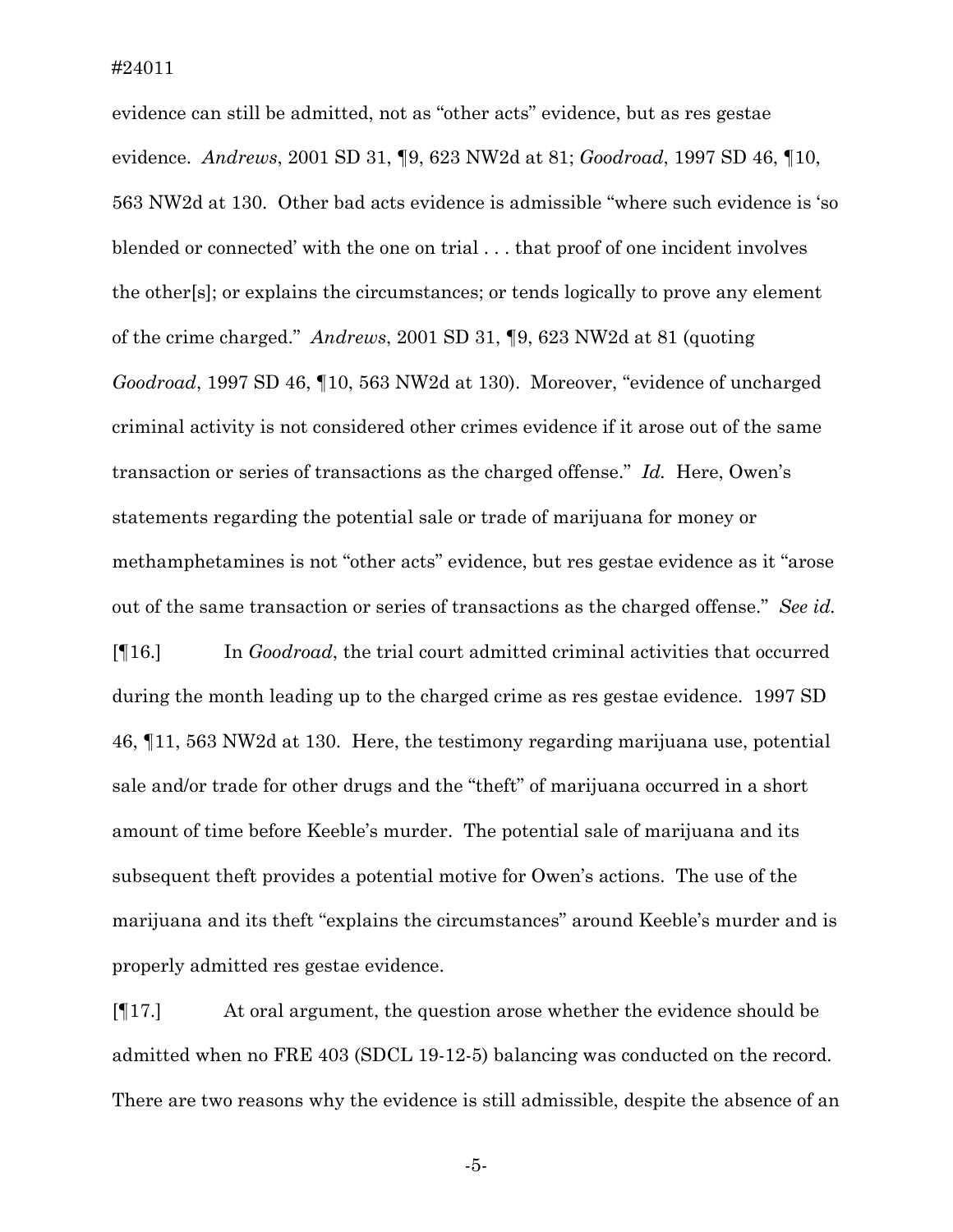$\overline{a}$ 

on-record 403 balancing. First, our line of precedent that requires a balancing test to be conducted on the record refers to "other acts" evidence. *Andrews*, 2001 SD 31, ¶9, 623 NW2d at 81; State v. Steele, 510 NW2d 661, 667 (SD 1994) (citing State v. Klein, 444 NW2d 16, 18 (SD 1989)). Res gestae evidence, unlike other acts evidence, does not require a 403 balancing to be conducted on the record in order for it to be admissible. *Andrews*, 2001 SD 31, ¶9, 623 NW2d at 81; *Goodroad*, 1997 SD 46, ¶10, 563 NW2d at 130; *see also* State v. Pasek, 2004 SD 132, ¶20, 691 NW2d 301, 308-09 (admitting res gestae evidence with no balancing mentioned on the record). Second, the balancing test of  $403$  does apply to the evidence,<sup>[1](#page-6-0)</sup> but there is nothing in our past precedent that requires the 403 balancing test to be conducted on the record.[2](#page-6-1) *See Andrews*, 2001 SD 31, ¶9, 623 NW2d at 81 (affirming the admissibility of res gestae evidence despite the lack of an on record balancing test). [¶18.] Owen also argues that Price's testimony that Owen "absconded" after the murder was so prejudicial that the court erred when it denied his motion for a mistrial. Price testified that during the course of his murder investigation he heard

<span id="page-6-0"></span><sup>1. &</sup>quot;The balancing test of SDCL 19-12-3 (Rule 403) applies regardless, and the statement is subject to the requirement of the other rules of evidence." State v. Engesser, 2003 SD 47, ¶42, 661 NW2d 739, 753 (quoting John W. Larson, South Dakota Evidence § 804.6, p 703 (1991)). *See also* State v. Luna, 378 NW2d 229, 232 (SD 1985) (finding the rules of evidence are "the criteria for admissibility of evidence") (citing SDCL 19-9-1).

<span id="page-6-1"></span><sup>2.</sup> FRE 403 (SDCL 19-12-3) provides: "Although relevant, evidence may be excluded if its probative value is substantially outweighed by the danger of unfair prejudice, confusion of the issues, or misleading the jury, or by considerations of undue delay, waste of time, or needless presentation of cumulative evidence." Therefore, any evidence may be excluded if the probative value is substantially outweighed by the prejudicial effect. In any (continued . . .)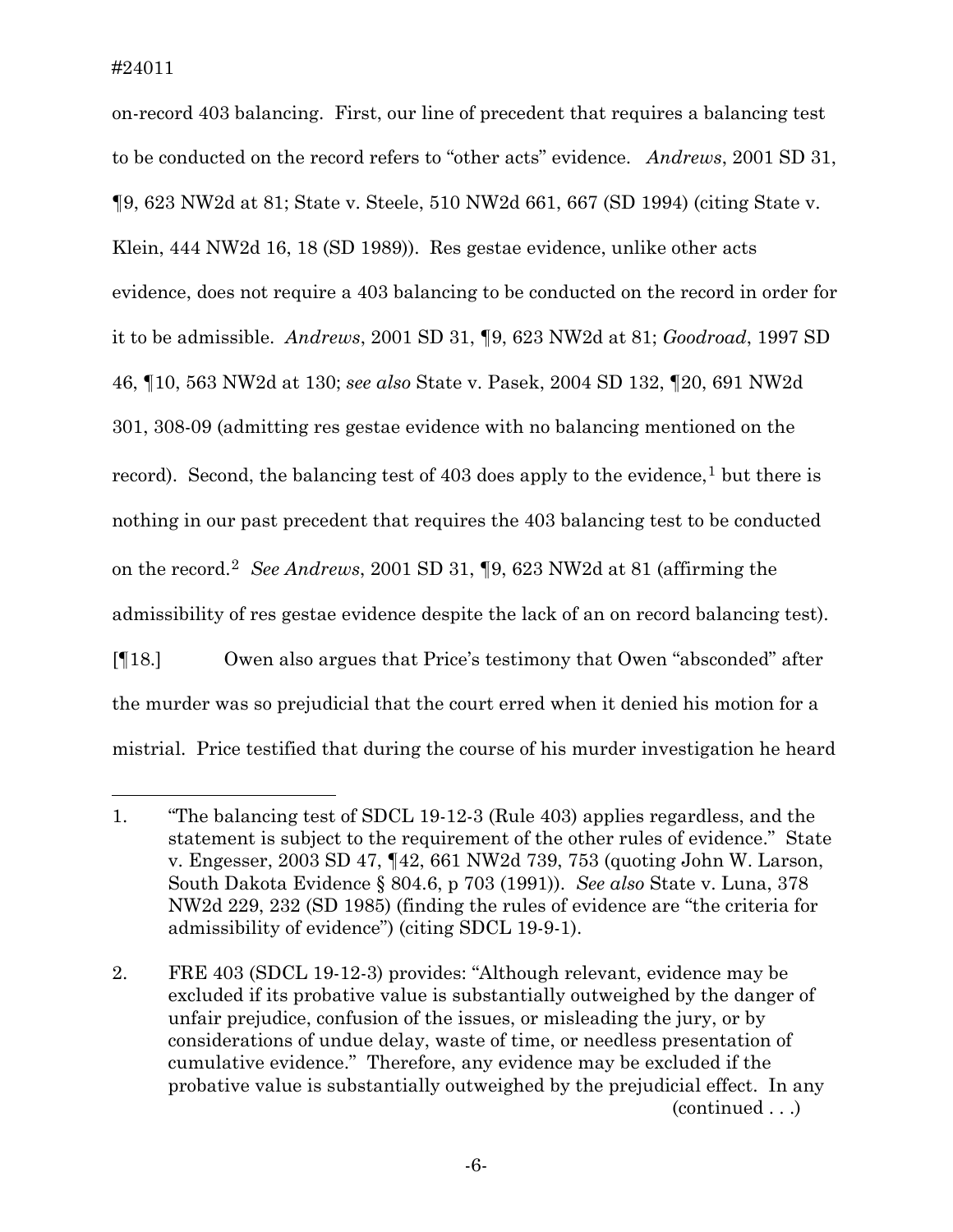that Owen was a "possible absconder." The trial court struck the reference from the record once Owen objected and denied his motion for a mistrial.

[¶19.] In order for an abuse of discretion to occur from the denial of a mistrial, the defendant must show actual prejudice. State v. Anderson, 2000 SD 45, ¶36, 608 NW2d 644, 655. Once Price inadvertently referred to Owen as a "possible absconder," the trial court struck it from the record and admonished the jury to disregard the statement. Trial courts have considerable discretion in determining the prejudicial effect of an excluded statement. *Id*. Here, the trial court determined that striking the statement from the record and admonishing the jury remedied the statement. Given the other evidence of Owen's guilt, he has not shown how he was prejudiced from this inadvertent comment when it was struck from the record and the jury was told to disregard it.

## [¶20.] **2. Whether the trial court erred in denying the suppression of Owen's statements to law enforcement.**

[¶21.] "Although there are often subsidiary factual questions deserving deference, the voluntariness of a confession is ultimately a legal question." *Holman*, 2006 SD 82, ¶13, 721 NW2d at 456 (quoting *Tuttle*, 2002 SD 94, ¶20, 650 NW2d at 30). "This Court reviews the entire record and makes an independent determination of voluntariness" by examining the totality of the circumstances. *Id.* In determining whether statements made to law enforcement are voluntary, we first look to the questioning officer's conduct. State v. Wright, 2004 SD 50, ¶7, 679

\_\_\_\_\_\_\_\_\_\_\_\_\_\_\_\_\_\_\_\_\_\_\_\_\_

<sup>(. . .</sup> continued)

evidentiary ruling the probative value can be considered and we do not require the trial court to conduct the balancing on the record.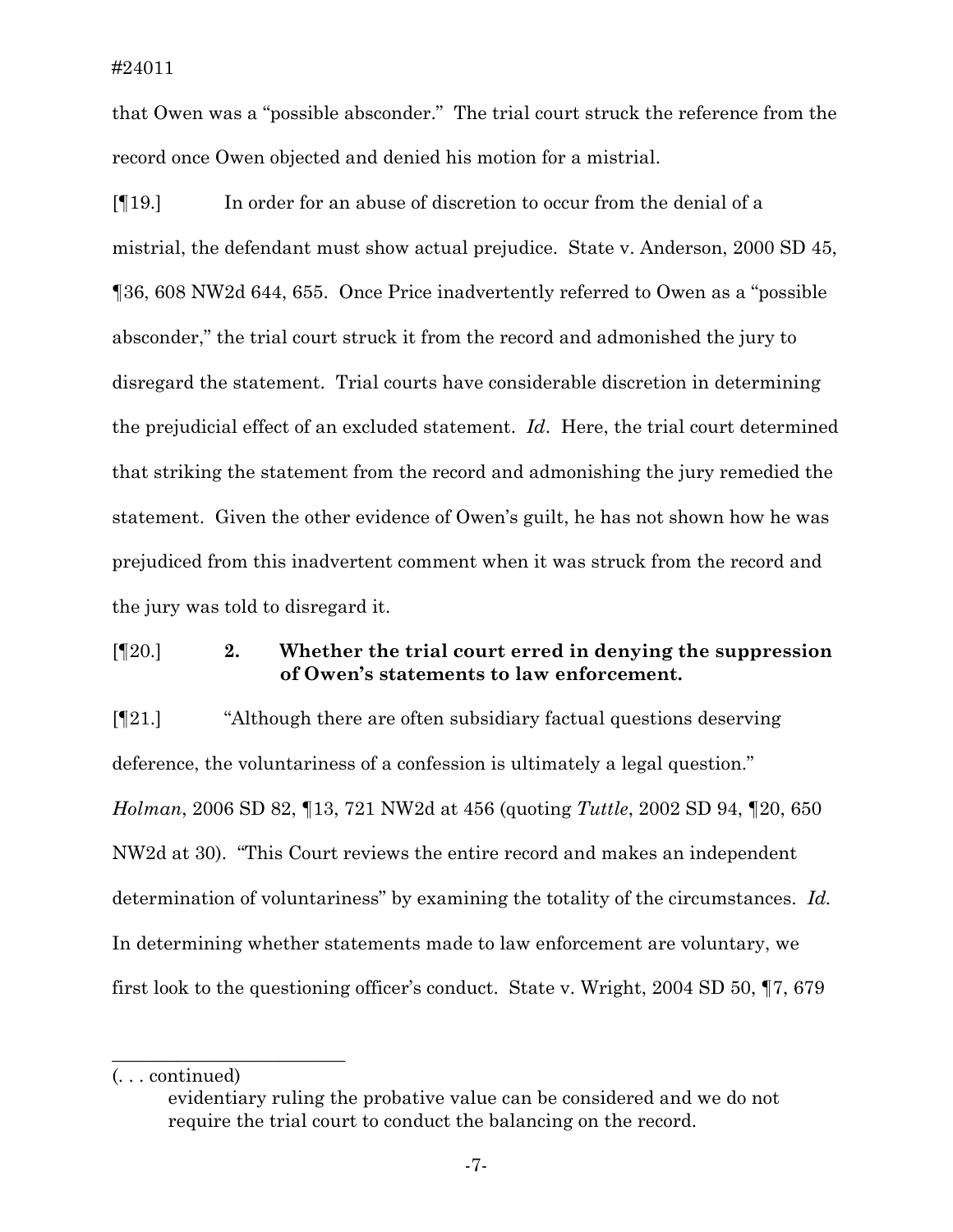NW2d 466, 468. Next, we look at the defendant's capacity to resist pressure created by the law enforcement officers. *Id.* ¶8. When analyzing the defendant's capacity to resist pressures, we look at a variety of factors such as:

> the defendant's age; level of education and intelligence; the presence or absence of any advice to the defendant on constitutional rights; the length of detention; the repeated and prolonged nature of the questioning; the use of psychological pressure or physical punishment, such as deprivation of food or sleep; and the defendant's prior experience with law enforcement officers and the courts. Finally, deception or misrepresentation by the officer receiving the statement may also be factors for the trial court to consider; however, the police may use some psychological tactics in interrogating a suspect.

*Holman*, 2006 SD 82, ¶15, 721 NW2d at 456-57. The trial court applied these factors after conducting an evidentiary hearing and denied the motion.

[¶22.] Owen claims his confession was involuntary because he was being held in a jail cell on a murder charge and was questioned for three to four and one-half hours with only a few short breaks. Owen also claims law enforcement used the availability of tobacco in a coercive manner since he offered to tell the truth if given a cigarette, but he only did so after he requested a smoke earlier.

[¶23.] First, the behavior of the officer questioning Owen does not indicate any overbearing or coercive behavior. The length of questioning was not particularly long. He was arrested late the night before, held overnight and questioned at 8 a.m. for three to four and one-half hours. Owen claims the police essentially bribed him to confess by offering tobacco. However, Owen offered to tell the truth if allowed to smoke. Price did not initiate the deal and cigarettes were not used as bribes or rewards for confessing.

-8-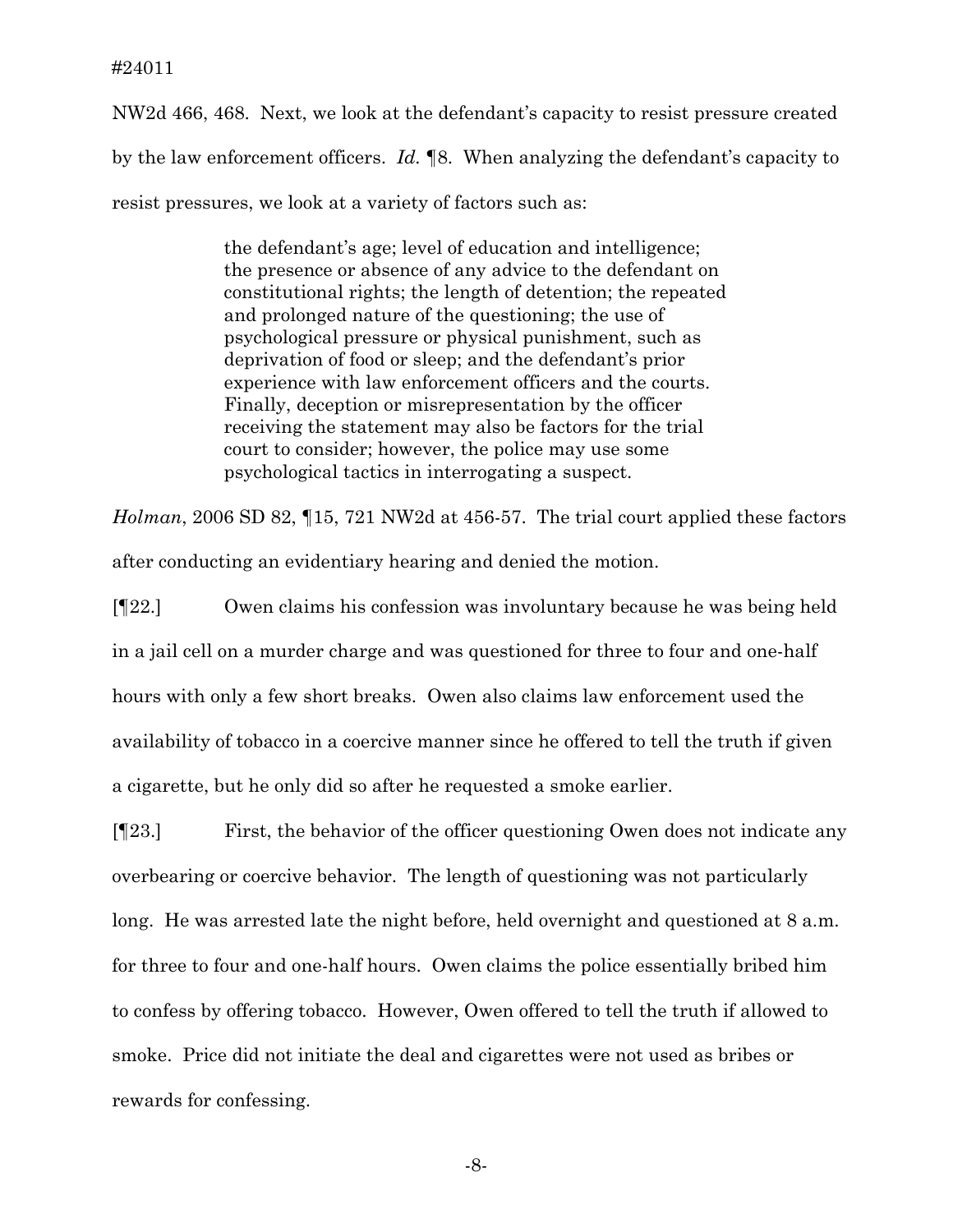$\overline{a}$ 

[¶24.] Next, Owen's age and experience with the law weigh in favor of finding voluntariness. He was thirty-two years old and had a fourteen-page rap sheet that revealed extensive experience with the criminal justice system. The court partially based its decision on Owen's numerous letters and pro se motions that demonstrated he was cognizant of his rights and able to exercise them. Owen was not subjected to any sleep, food or drink deprivation to induce confession. Owen claims he could not voluntarily confess because he was under the influence of alcohol and drugs, but the record reflects he slept well the night before, was alert and did not show any signs of impairment during questioning.

[¶25.] Owen claims his confession was involuntary because he was questioned before he was *Mirandized*, and he did not waive his *Miranda* rights. However, the record reflects Price asked no incriminating questions before reading Owen his *Miranda* rights, but merely introduced himself as a state agent investigating the case and told Owen he wished to speak to him. Before Price began questioning Owen, he gave the *Miranda* warnings and the record reflects Owen waived his rights. Price testified that he *Mirandized* Owen two different times during the interview. Price stated Owen appeared to understand his rights and waived his rights both times.[3](#page-9-0) Under the totality of the circumstances, there is no evidence on the record that Owen's confession was involuntary because he was not *Mirandized*.

<span id="page-9-0"></span><sup>3.</sup> The audio recording of Owen's interview with Price indicates Price read Owen his rights and then stated, "Do you understand these rights and do you wish to waive these rights and talk to me at this time?" Owen alleges he only responded audibly to the second question and did not verbally indicate he "understood these rights." However, Price testified that Owen shook his head yes and verbally indicated he understood the rights.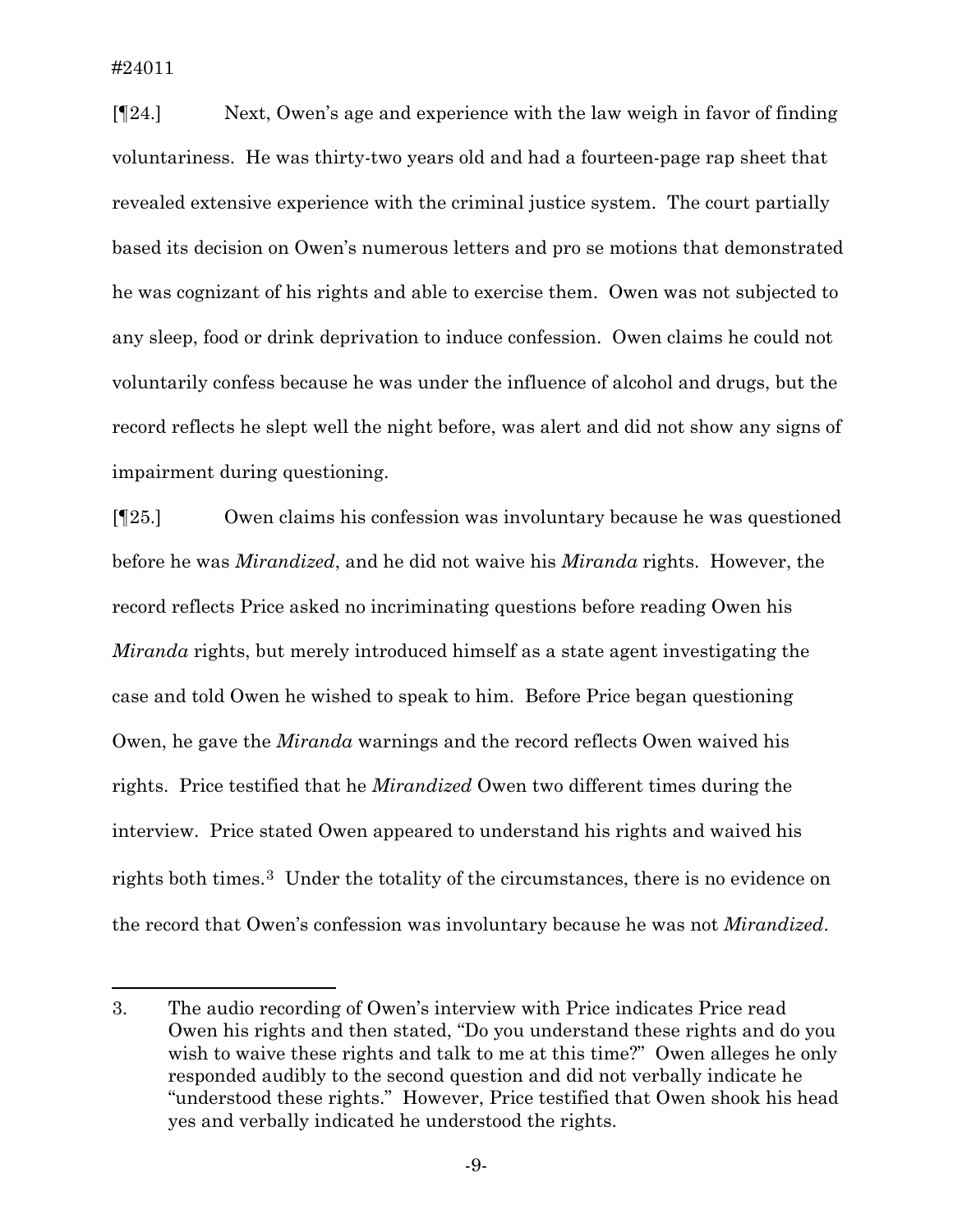l

[¶26.] Owen's next argument is that the confession should be suppressed because law enforcement delayed bringing him in front of a magistrate. SDCL 23A-4-1 provides in relevant part, "A law enforcement officer shall, without unnecessary delay, take the arrested person before the nearest available committing magistrate." *See* State v. Hintz, 318 NW2d 915, 917 (SD 1982). The trial court found the morning interview of three to four and one-half hours was not an unnecessary delay.

[¶27.] The Alaska Supreme Court considered a case similar to this case under its Alaska Criminal Rule 5(a).[4](#page-10-0) In *Riney v. State*, the court found a two-hour delay for "reasonable post-arrest interrogation" does not constitute unnecessary delay. 935 P2d 828, 837 (Alaska 1997). *See* United States v. Daniels, 64 F3d 311, 313-14 (7thCir 1995); People v. Turner, 878 P2d 521, 541-42 (Cal 1994), *cert denied*, 514 US 1068, 115 SCt 1702, 131 LEd2d 564 (1995); Peterson v. State, 653 NE2d 1022, 1025 (IndCtApp 1995); State v. Chapman, 471 SE2d 354, 356 (NC 1996); State v. Littlejohn, 459 SE2d 629, 633-34 (NC 1995). The court went on to explain that the post-arrest interrogation was permissible only if the officers were not using it for "the purpose of gathering additional evidence to justify the arrest." 935 P2d at 834.

[¶28.] In *Riney*, the defendant argued, as does Owen, that the Supreme Court decisions in *McNabb v. United States*, 318 US 332, 63 SCt 608, 87 LEd 819 (1943) and *Mallory v. United States*, 354 US 449, 77 SCt 1356, 1 LEd2d 1479 (1957), require suppression of the statements to law enforcement if there was an

<span id="page-10-0"></span><sup>4.</sup> Alaska Criminal Rule 5(a), in relevant part, provides, "the arrested person shall be taken before the nearest available judge or magistrate without unnecessary delay."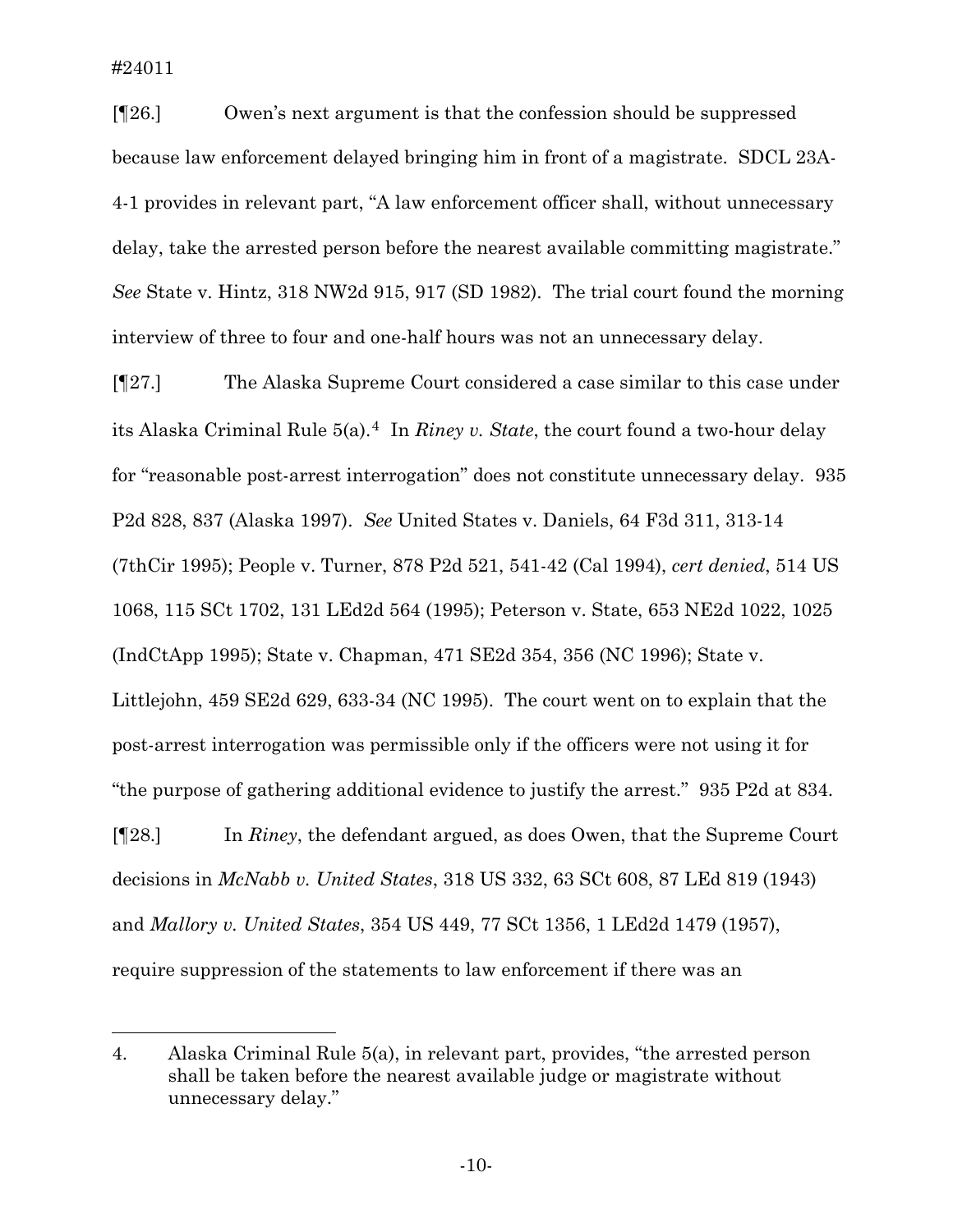$\overline{a}$ 

unreasonable delay which induced an involuntary confession. *See Riney*, 935 P2d at 835-36. However, most courts have decided that unnecessary delay does not automatically require suppression of the defendant's confession. *Id.* at 836. Most jurisdictions conclude that unnecessary delay is only one factor to consider in determining whether the statements were voluntary. *See id.*[5](#page-11-0)

[¶29.] Furthermore, once *Miranda* warnings have been given "it is generally difficult for defendants to show that their post-arrest statements were tainted by the lack of a prompt initial appearance." *Id.* at 837. As discussed above, Owen was given *Miranda* warnings and waived his rights twice. He was informed of his right to remain silent, yet chose to speak with Price. In addition, there is no evidence in the record that Owen could have been brought before a magistrate any earlier than his 1:30 p.m. hearing. Given the record, the defendant cannot show he was subject to an unnecessary delay or that he was prejudiced because his statements became involuntary by an unnecessary delay.

<span id="page-11-0"></span><sup>5.</sup> The opinion lists the following states that have agreed that unnecessary delay is only one factor to be considered in deciding whether the arrestee's statements were voluntary: Clay v. State, 883 SW2d 822, 827-29 (Ark 1994); Thorson v. State, 653 So2d 876, 887 (Miss 1994); State v. Tucker, 645 A2d 111, 117-19 (1994), *cert denied*, 513 US 1090, 115 SCt 751, 130 LEd2d 651 (1995); State v. Huddleston, 924 SW2d 666, 670-71 (Tenn 1996); Cantu v. State, 842 SW2d 667, 679 (TexCrimCtApp 1992), *cert denied*, 509 US 926, 113 SCt 3046, 125 LEd2d 731, *reh'g denied*, 509 US 941, 114 SCt 16, 125 LEd2d 768 (1993). *See also* Williams v. State, 825 A2d 1078, 1092 (Md 2003) (citing Romuldo P. Eclavea, Annotation, *Admissibility of Confession or Other Statement Made by Defendant as Affected by Delay in Arraignment--Modern State Cases*, 28 ALR4th 1121 (1984, updated July, 2006), § 6 ) (noting that the majority of state courts consider delay one factor in determining voluntariness).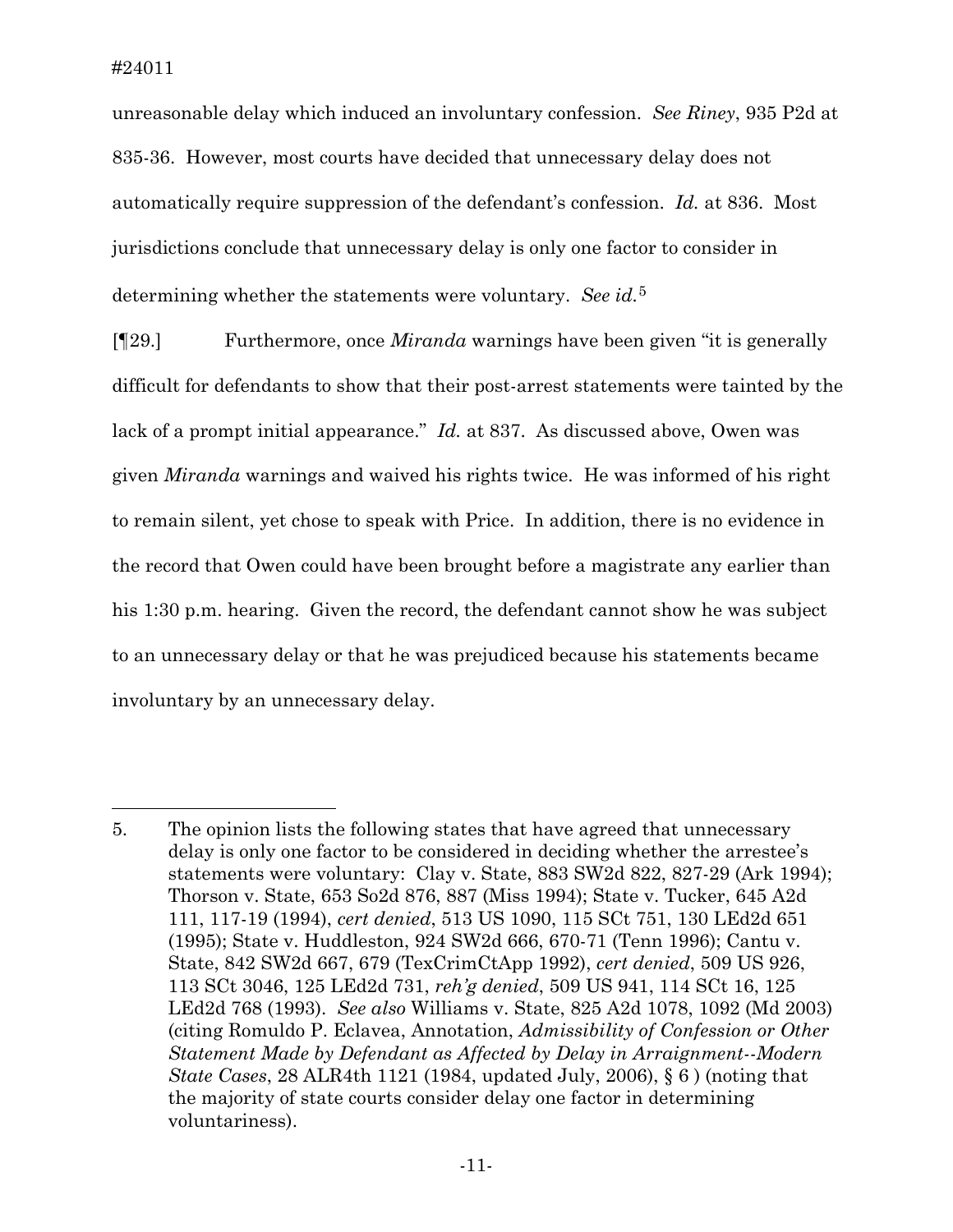[¶30.] Owen's final argument in support of suppressing his confession is that his Sixth Amendment right to counsel was violated by questioning him after he had been formally charged. However, once *Miranda* rights are given, the right to counsel is waived if the defendant does not request counsel. Patterson v. Illinois, 487 US 258, 290-94, 108 SCt 2389, 2394-96, 101 LEd2d 261 (1988). Failure to unambiguously request an attorney to be present during questioning means Owen waived his right to counsel.

## [¶31.] **3. Whether the trial court erred by denying Owen's requested self-defense instruction.**

[¶32.] Owen claims it was error for the trial court to deny his self-defense jury instruction. We review the denial of a jury instruction for abuse of discretion. State v. Motzko, 2006 SD 13, ¶19, 710 NW2d 433, 440. Criminal defendants are entitled to an instruction on their theory of the case when evidence exists to support that theory. State v. Bruder, 2004 SD 12, ¶8, 676 NW2d 112, 115. However, if there is no evidence to support their theory of the case, then a trial court may deny the proposed instruction. State v. Bogenreif, 465 NW2d 777, 781 (SD 1991).

[¶33.] In this case, the record is devoid of any evidence which supports a selfdefense jury instruction. Owen claims that the fact Keeble stole his marijuana and then continued to "maintain[ ] a hostile attitude toward" him is evidence the property was taken by force and justifies the instruction. However, theft of property is not justification for self-defense. There is no evidence anyone threatened Owen or attacked him first. In fact, the evidence shows Owen hid the knife from Keeble and stabbed him by surprise. Under this record, Owen has not

-12-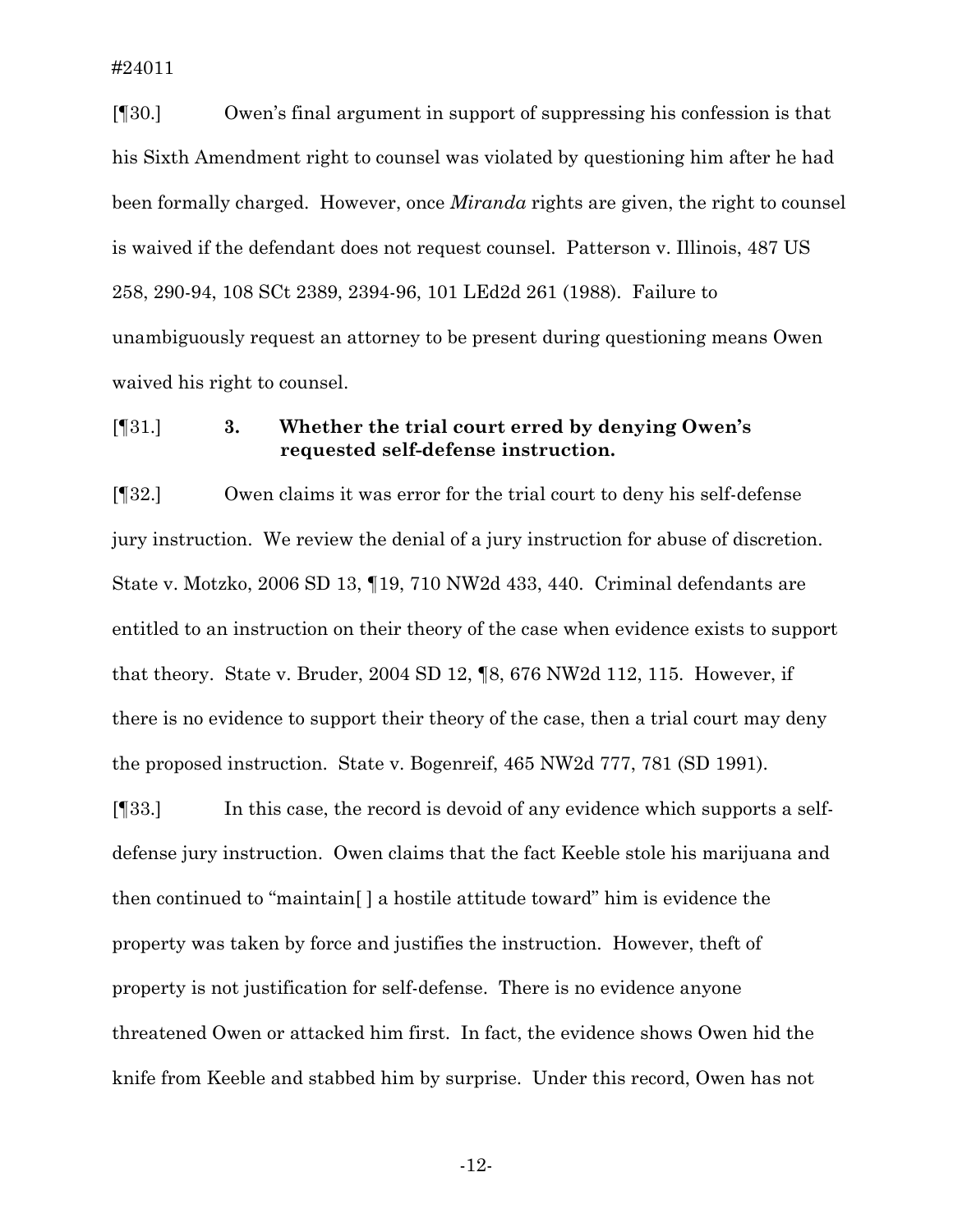demonstrated the trial court abused its discretion by denying his self-defense jury instruction.

# [¶34.] **4. Whether there was sufficient evidence to prove first degree murder.**

[¶35.] In reviewing an insufficiency of evidence claim, we review

whether there is sufficient evidence in the record which, if believed by the jury, is sufficient to sustain a finding of guilt beyond a reasonable doubt; in making this determination, the Court will accept the evidence, and the most favorable inference fairly drawn therefrom, which will support the verdict.

State v. Mesa, 2004 SD 68, ¶9, 681 NW2d 84, 87. Owen claims there is no evidence

to support the premeditation aspect of first degree murder.<sup>[6](#page-13-0)</sup>

[¶36.] Premeditation is defined as,

an intention, purpose, or determination to kill or take the life of the person killed, distinctly formed and existing in

(1) If perpetrated without authority of law and with a premeditated design to effect the death of the person killed or of any other human being, including an unborn child; or

(2) If committed by a person engaged in the perpetration of, or attempt to perpetrate, any arson, rape, robbery, burglary, kidnapping, or unlawful throwing, placing, or discharging of a destructive device or explosive.

Homicide is also murder in the first degree if committed by a person who perpetrated, or who attempted to perpetrate, any arson, rape, robbery, burglary, kidnapping or unlawful throwing, placing or discharging of a destructive device or explosive and who subsequently effects the death of any victim of such crime to prevent detection or prosecution of the crime.

SDCL 22-16-4.

<span id="page-13-0"></span> $\overline{a}$ 6. Homicide is murder in the first degree :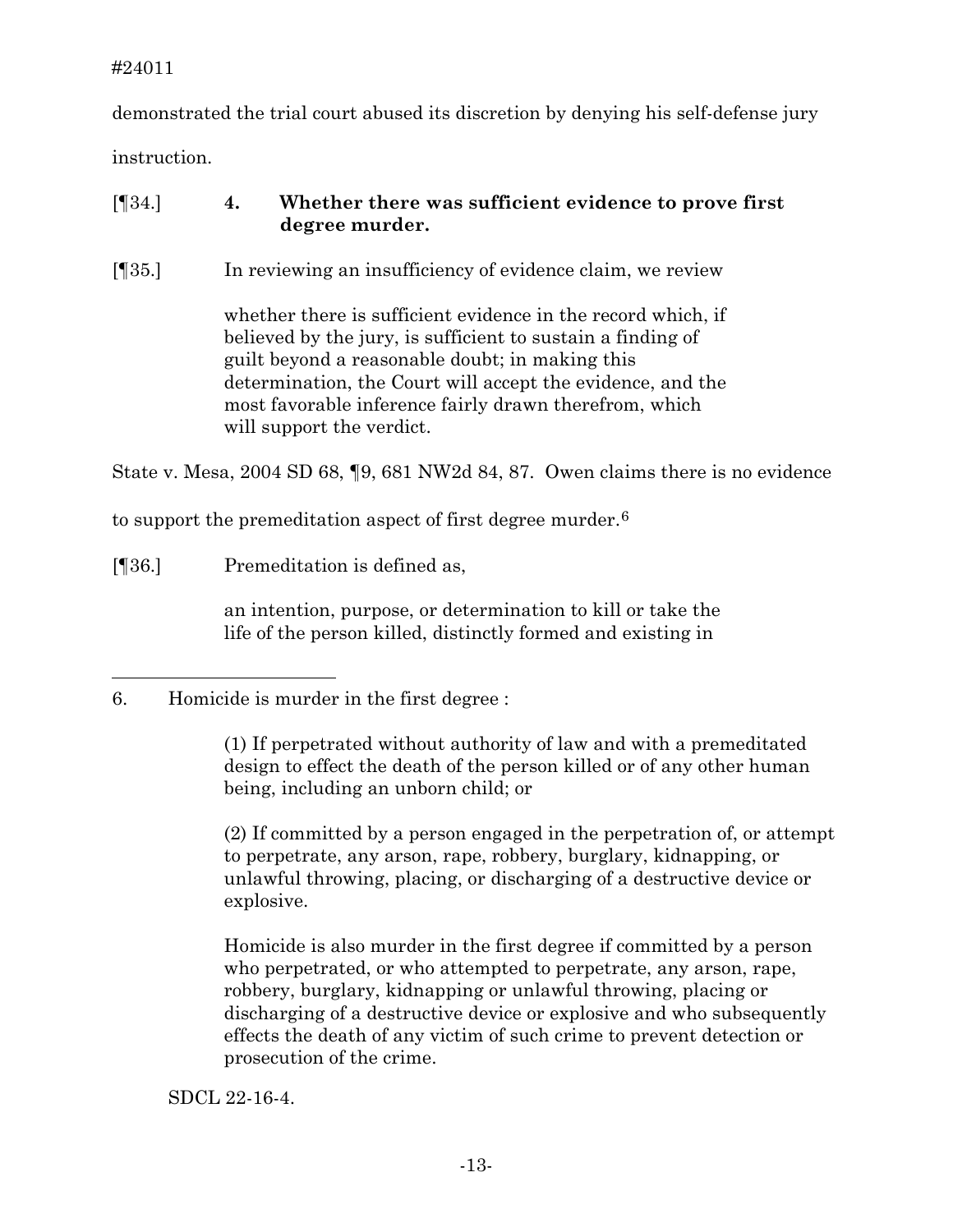the mind of the perpetrator before committing the act resulting in the death of the person killed. *A premeditated design to effect the death sufficient to constitute murder may be formed instantly before committing the act*."

SDCL 22-16-5 (emphasis added). When determining if premeditation exists we consider the following factors: 1) the use of a lethal weapon; 2) the manner and nature of the killing; 3) the defendant's actions before and after the murder; and 4) whether there was provocation. State v. Helmer, 1996 SD 31, 138, 545 NW2d 471, 477.

[¶37.] In this case, Owen used a lethal weapon, a sharp fillet knife, to repeatedly stab his victim in the throat, head and face. He hid the knife to prevent anyone from seeing his intention and stabbed Keeble for allegedly stealing his marijuana. Owen urges us to find that there was provocation or even self-defense involved because Keeble continued to glare at him after Owen accused him of stealing his marijuana. However, this is neither provocation nor an act entitling Owen to use deadly force in self-defense. The statute provides that a murder designed to kill is still murder even if "the perpetrator was in a state of anger or voluntary intoxication at the time." SDCL 22-16-6.

[¶38.] Finally, Owen stated he did not go to the home with the intent to kill. This is of little relevance. Under the statute, Owen can form the required premeditation the instant before the act. His statements that he was going to teach the group a lesson, he intended to "f\*\*\* one of them up" and the fact that he hid the knife from Keeble in an effort to attack him by surprise are more telling to his immediate state of mind. Viewing the evidence in the light most favorable to the

-14-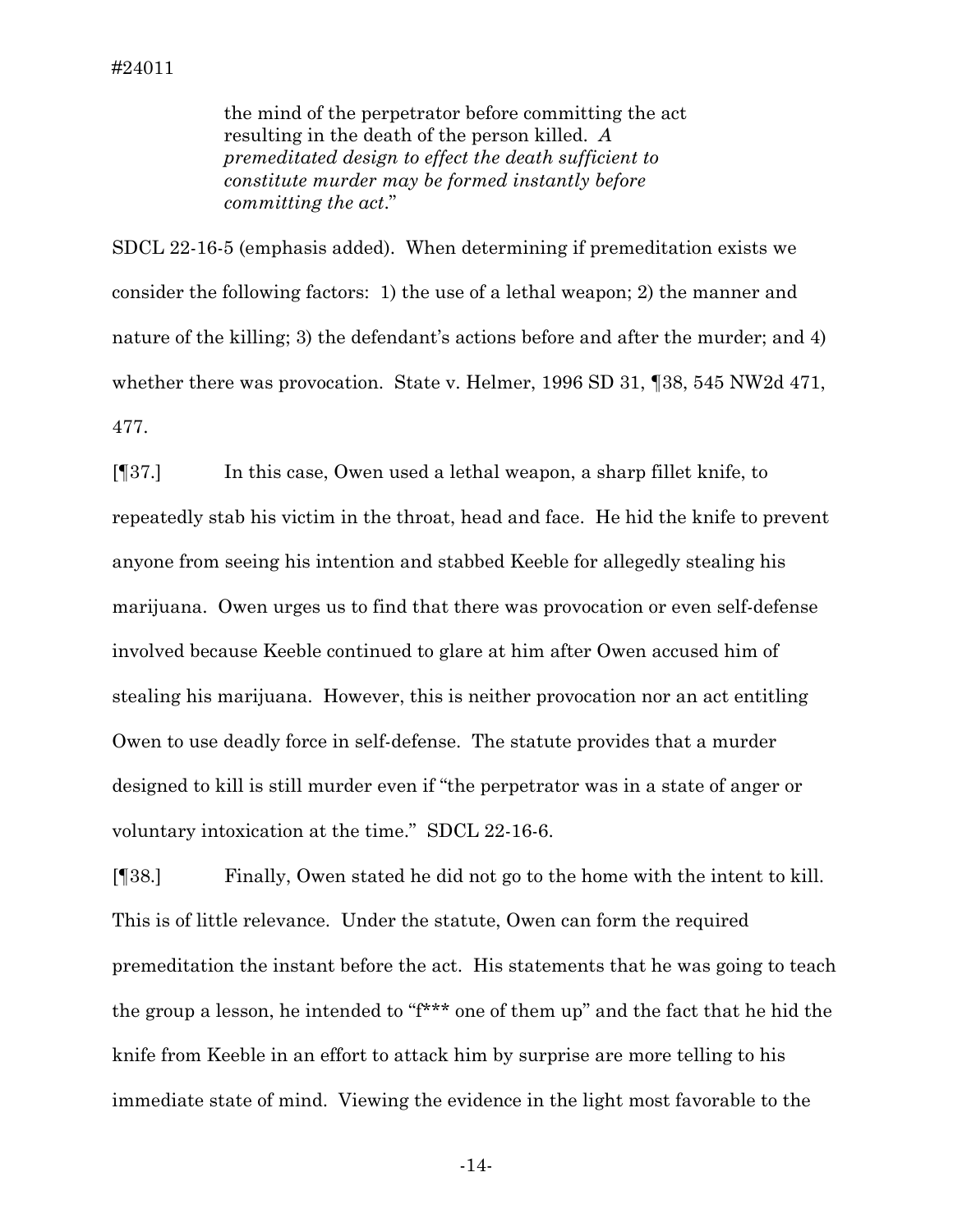verdict, there is sufficient evidence to support the jury's guilty of first degree murder verdict.

[¶39.] **5. Whether the State had jurisdiction over Owen's crimes.**  [¶40.] The federal government or Indian tribe, not the State, has jurisdiction over crimes committed in Indian Country. Bruguier v. Class, 1999 SD 122, ¶14, 599 NW2d 364, 370 (citing Alaska v. Native Vill. of Venetie Tribal Gov't, 522 US 520, 527 n1, 118 SCt 948, 952 n1, 140 LEd2d 30 (1998)). Indian Country is defined as

> (a) all land within the limits of any Indian reservation under the jurisdiction of the United States Government, notwithstanding the issuance of any patent, and, including rights-of-way running through the reservation, (b) all dependent Indian communities within the borders of the United States whether within the original or subsequently acquired territory thereof, and whether within or without the limits of a state, and (c) all Indian allotments, the Indian titles to which have not been extinguished, including rights-of-way running through the same.

18 USCA § 1151. This case does not involve allotted land and the Lake Traverse Indian Reservation, which once included the town of Peever, was terminated in 1891. DeCoteau v. Dist. Court, 420 US 425, 445, 95 SCt 1082, 1093, 43 LEd2d 300, 314 (1975). However, Owen claims the land where the crime was committed is a dependent Indian community.

[¶41.] In *Venetie*, the United States Supreme Court held that land owned in fee simple by the Venetie Tribe was not a dependent Indian community. 522 US at 532, 118 SCt at 955, 140 LEd2d 30. In that case, the Ninth Circuit applied a sixfactor balancing test similar to the one advocated by Owen. 522 US at 531 n7, 118 SCt at 955 n7, 140 LEd2d 30. The Supreme Court rejected the use of a balancing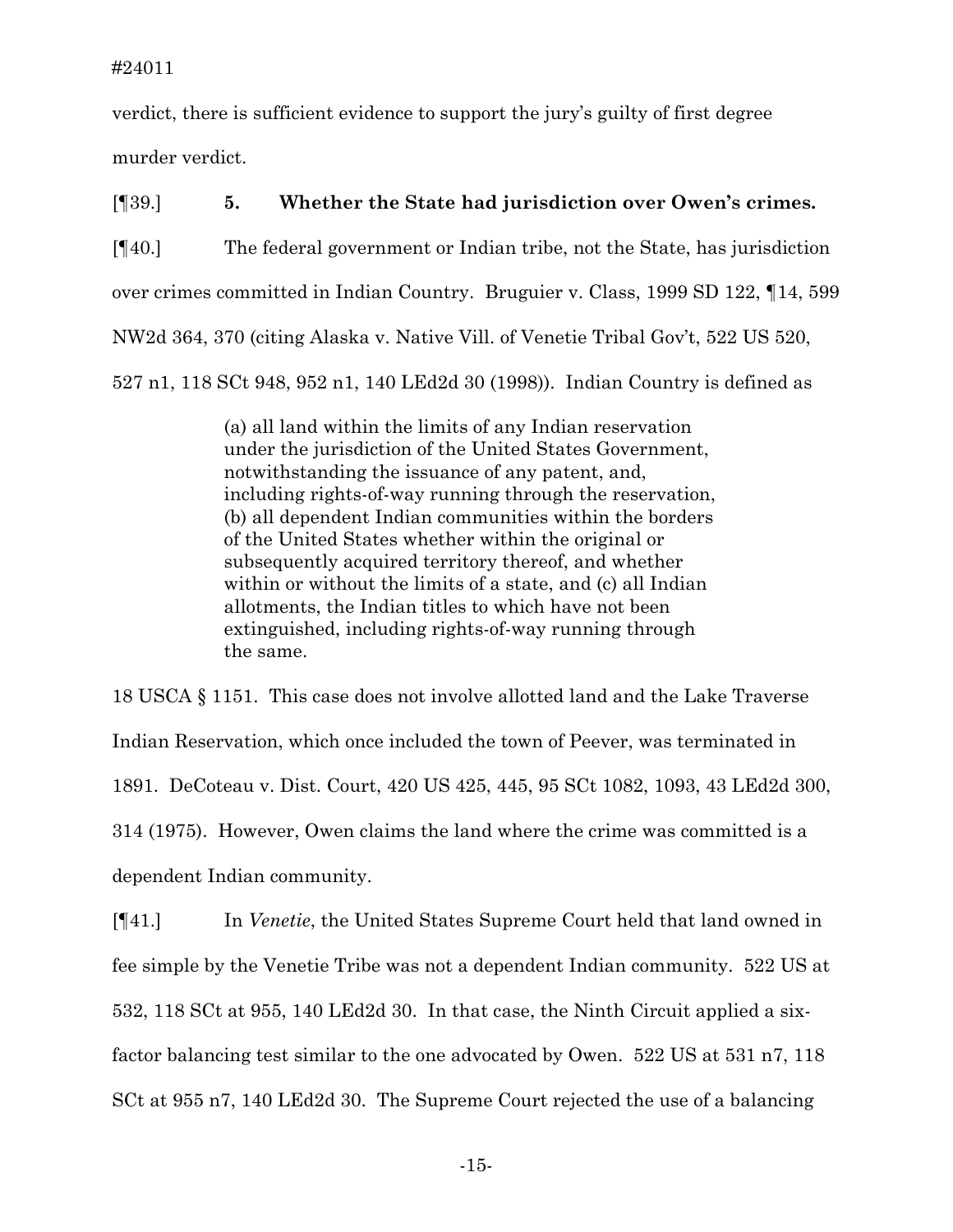$\overline{a}$ 

test[7](#page-16-0) and instead held the lands must satisfy two requirements. *Id.* at 527, 118 SCt at 953, 140 LEd2d 30. "[F]irst, they must have been set aside by the Federal Government for the use of the Indians as Indian land; second, they must be under federal superintendence." *Id.* 

[¶42.] The land upon which the Sisseton-Wahpeton Housing Authority (Authority) built the homes is owned by the City of Peever and leased to the Authority. The land cannot meet the federal set-aside requirement. The federal government did not set aside this land for use as Indian land.

[¶43.] In addition, the land is not under federal superintendence. The Roberts County Sheriff's office provides police protection. Peever Volunteer Fire Department, which provides fire protection services, is not funded by the Sisseton-Wahpeton Tribe. There is no evidence on the record that the Housing development is under federal superintendence or a federal set-aside. This land is not a dependent Indian community within the meaning of 18 USC § 1151(b); therefore, the State has jurisdiction. *See* Nevada v. Hicks, 533 US 353, 362, 121 SCt 2304, 2312, 150 LEd2d 398 (2001) ("[s]tates have criminal jurisdiction over reservation Indians for crimes committed . . . off the reservation") (citing Mescalero Apache Tribe v. Jones, 411 US 145, 148-149, 93 SCt 1267, 1270-71, 36 LEd2d 114 (1973)).

[¶44.] **6. Whether there was a** *Batson* **violation in the State's exercise of its peremptory challenges.** 

<span id="page-16-0"></span><sup>7.</sup> The Court noted that the use of the balancing test "reduced the federal setaside and superintendence requirements to mere considerations." *Venetie*, 522 US at 531 n7, 118 SCt at 955 n7, 140 LEd2d 30.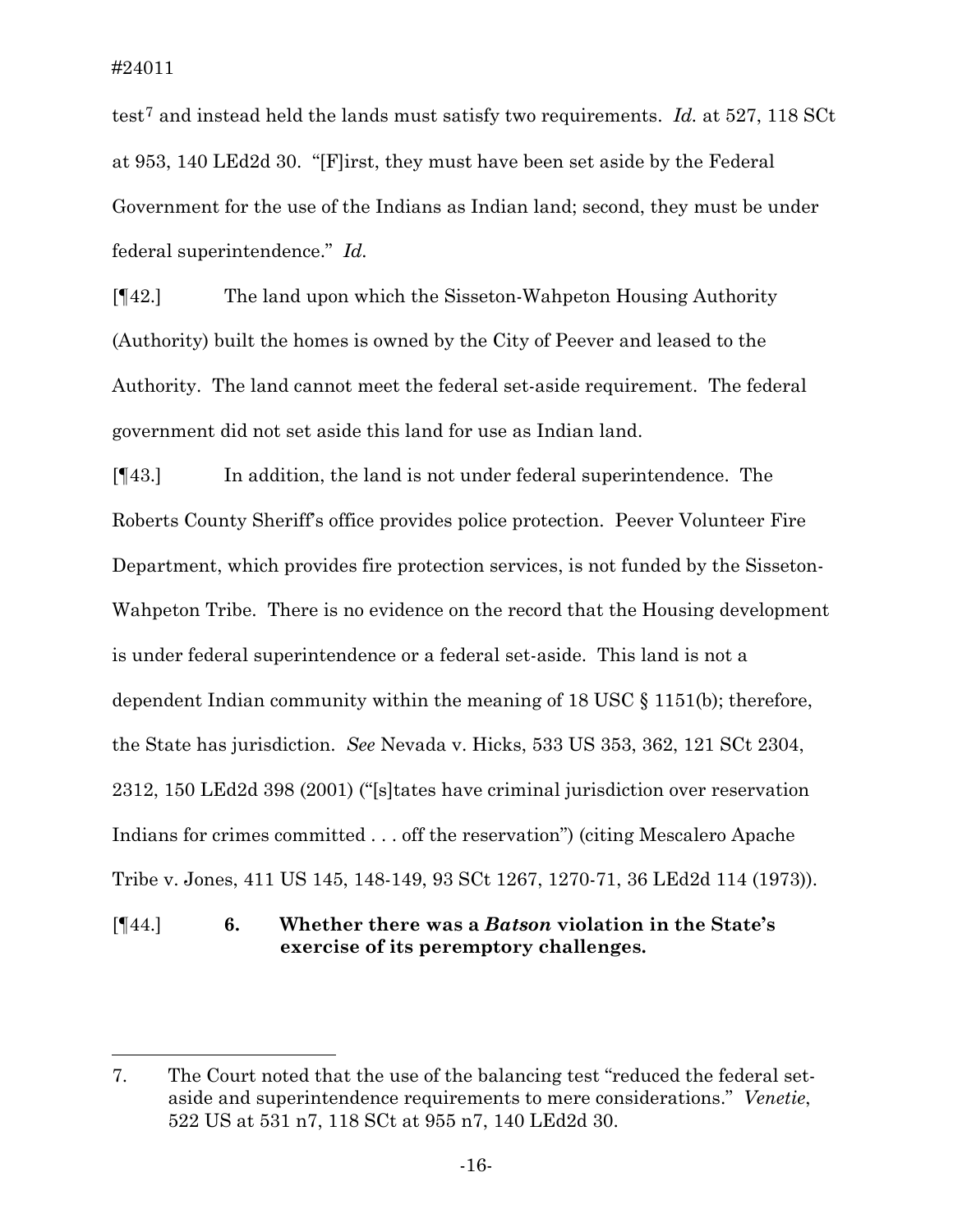l

[¶45.] When the State eliminates potential jurors on the basis of race, it violates the defendant's right to equal protection. Batson v. Kentucky, 476 US 79, 86, 106 SCt 1712, 1717, 90 LEd2d 69 (1986). In order to sustain a *Batson* challenge, a defendant must first establish a prima facie case of purposeful discrimination by showing he is a member of a cognizable racial group and the State used its peremptory challenges to remove members of the defendant's race from the potential jury candidates. *Id.* at 94-95, 106 SCt at 1722. If the prima facie case is established, an inference of purposeful discrimination arises. *Id.* The burden then shifts to the State to provide a race-neutral explanation for the use of its peremptory challenges. *Id.* at 97, 106 SCt at 1723.

[¶46.] The State concedes that Owen established a prima facie case. The State offered explanations for its use of its peremptory challenges, which the trial court accepted. However, Owen argues the State's race-neutral explanations were merely pretextual rationalizations for eliminating Native Americans from the venire. We review the trial courts factual determinations for clear error. *Martin*, 2004 SD 82, ¶16, 683 NW2d at 405 (quoting State v. Farmer, 407 NW2d 821, 823 (SD 1987)).

[¶47.] The State removed seven out of the potential eleven Native American jury members. The record reflects that the State had a race-neutral explanation for each peremptory strike used.[8](#page-17-0) *See* United States v. Maxwell, 473 F3d 868, 873 (8th

(continued . . .)

<span id="page-17-0"></span><sup>8. 1.</sup> M.Q. – State's attorney had done mental illness commitments on her twice in the past.